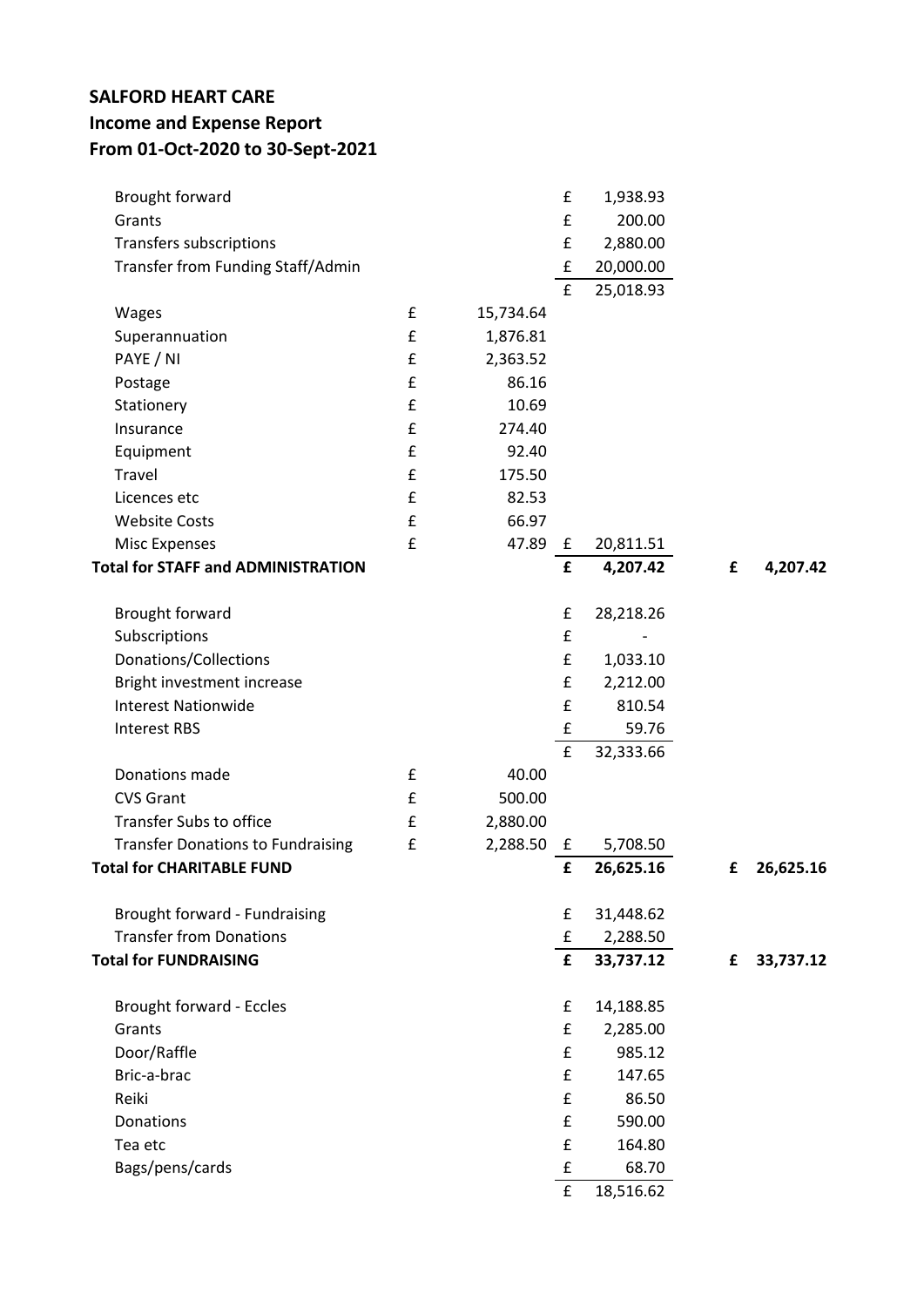| Relaxation/Reiki                       | £                  | 686.00 |                    |           |   |           |
|----------------------------------------|--------------------|--------|--------------------|-----------|---|-----------|
| Chair yoga                             | £                  | 80.00  |                    |           |   |           |
| Room Hire                              | $\pmb{\mathsf{f}}$ | 658.00 |                    |           |   |           |
| Raffle/bingo Prizes/refreshments etc   | $\pmb{\mathsf{f}}$ | 111.34 |                    |           |   |           |
|                                        |                    |        | £                  | 1,535.34  |   |           |
| <b>Total for ECCLES HEALTHY HEARTS</b> |                    |        | $\pmb{\mathsf{f}}$ | 16,981.28 | £ | 16,981.28 |
| Brought forward - Little Hulton        |                    |        | £                  | 11,108.81 |   |           |
| Grants / Donation received             |                    |        | £                  | 1,285.00  |   |           |
| Door                                   |                    |        | £                  | 120.00    |   |           |
| Reiki donation                         |                    |        | £                  | 84.00     |   |           |
| Bric-a-brac                            |                    |        | £                  | 7.00      |   |           |
| Tea etc                                |                    |        | $\pmb{\mathsf{f}}$ | 61.00     |   |           |
|                                        |                    |        | $\pmb{\mathsf{f}}$ | 12,665.81 |   |           |
| Relaxation/Reiki                       | $\pmb{\mathsf{f}}$ | 298.00 |                    |           |   |           |
| Room Hire                              | $\mathbf f$        | 160.00 |                    |           |   |           |
| Chair yoga                             | $\pmb{\mathsf{f}}$ | 30.00  |                    |           |   |           |
|                                        |                    |        | £                  | 488.00    |   |           |
| <b>Total for LITTLE HULTON</b>         |                    |        | $\pmb{\mathsf{f}}$ | 12,177.81 | £ | 12,177.81 |
| Brought forward - Irlam                |                    |        | £                  | 15,721.92 |   |           |
| Door                                   |                    |        | £                  | 1,113.50  |   |           |
| Reiki                                  |                    |        | £                  | 122.00    |   |           |
| Pens etc                               |                    |        | £                  | 1.50      |   |           |
| Grant                                  |                    |        | £                  | 1,285.00  |   |           |
| Donations                              |                    |        | £                  | 2,643.68  |   |           |
| Tea etc                                |                    |        | $\pmb{\mathsf{f}}$ | 484.50    |   |           |
|                                        |                    |        | $\pmb{\mathsf{f}}$ | 21,372.10 |   |           |
| Reiki                                  | £                  | 701.00 |                    |           |   |           |
| Chair yoga                             | $\mathbf f$        | 90.00  |                    |           |   |           |
| Refreshments etc                       | £                  | 85.50  |                    |           |   |           |
| Room Hire                              | £                  | 400.00 |                    |           |   |           |
| <b>Bingo prizes</b>                    | £                  | 40.20  |                    |           |   |           |
|                                        |                    |        | £                  | 1,316.70  |   |           |
| <b>Total for IRLAM</b>                 |                    |        | $\pmb{\mathsf{f}}$ | 20,055.40 | £ | 20,055.40 |
| Transfer from Weaste- St Lukes         |                    |        | £                  | 5,607.28  |   |           |
| Donations                              |                    |        | £                  | 40.00     |   |           |
| Pens/bags etc                          |                    |        | £                  | 8.00      |   |           |
| Grants                                 |                    |        | £                  | 1,285.00  |   |           |
| Door                                   |                    |        | £                  | 429.00    |   |           |
|                                        |                    |        | $\pmb{\mathsf{f}}$ | 7,369.28  |   |           |
| Chair Yoga                             | £                  | 345.00 |                    |           |   |           |
| Tai chi                                | £                  | 20.00  |                    |           |   |           |
| Relaxation (online zooom sessions)     | £                  | 775.00 |                    |           |   |           |
| Rent                                   | $\pmb{\mathsf{f}}$ | 280.00 |                    |           |   |           |
|                                        |                    |        | £                  | 1,420.00  |   |           |
| <b>Total for ST. LUKES</b>             |                    |        | £                  | 5,949.28  | £ | 5,949.28  |